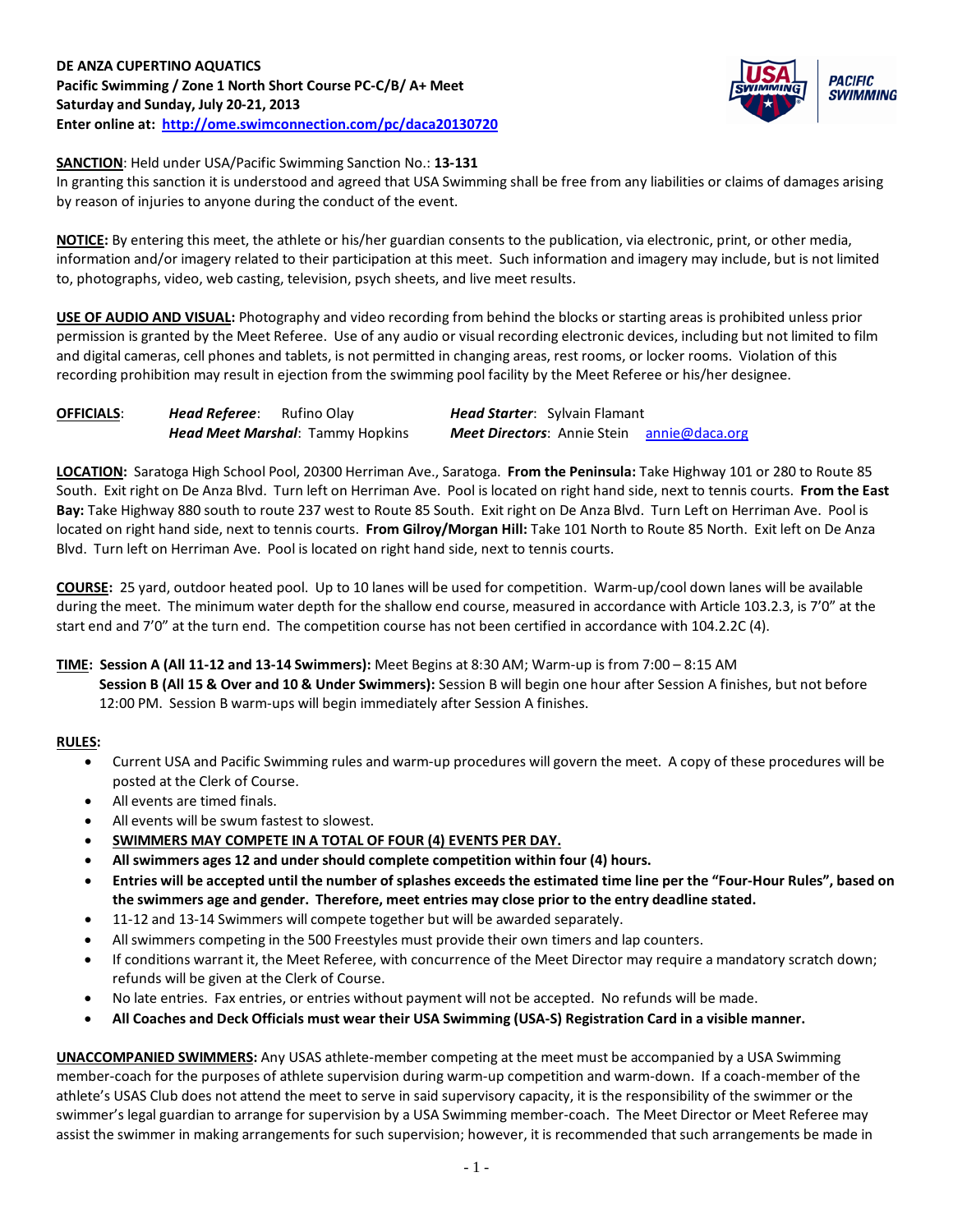advance of the meet by the athlete's USAS Club Member-Coach. The swimmer must be certified by a USA Swimming member coach as being proficient in performing a racing start or must start the race in the water. It is the responsibility of the swimmer or the swimmer's legal guardian to ensure compliance with this requirement.

### **RESTRICTIONS:**

- Smoking and the use of other tobacco and alcohol products is prohibited on the pool deck, in the locker rooms, in the spectator seating area and in all areas used by swimmers during the meet and warm-up periods.
- Glass bottles are not allowed in all areas of the meet venue.
- Pets, not including guide dogs, are strictly prohibited in all areas of the meet venue.
- Except where venue facilities require otherwise, changing into or out of swimsuits other than in locker rooms or other designated areas is not appropriate and is strongly discouraged.

#### **ELIGIBILITY:**

- Swimmers must be current members of USA-S and enter their name and registration number on the meet entry card as they are shown on their Registration Card. If this is not done, it may be difficult to match the swimmer with the registration and times database.
- The meet host must check all the swimmer registrations against the SWIMS Database and if not found to be registered, the Meet Director shall accept the registration at the meet (a \$10 surcharge will be added to the regular meet registration fee). Duplicate Registrations will be refunded by mail.
- Swimmers in the "A" Division must have at least the listed "PC-A" time standard. Swimmers in the "B" Division must have met at least the listed "PC-B" time standard and have not met the listed "PC-A" standard. All entry times slower than the listed "PC-B" time standard will be in the "C" Division.
- **Entries with "NO TIME" will be accepted**.
- Entry times submitted for this meet will be checked against a computer database and may change in accordance with Pacific Swimming Entry Time Verification Procedures.
- Disabled swimmers are welcome to attend this meet and should contact the Meet Director or Meet Referee regarding special accommodations on the entry times and seeding per Pacific Swimming Policy.
- Swimmers 19 years and over may compete in 15 & Over events but may not receive awards.
- The Swimmers age will be the age of the swimmer on the first day of the meet.

ENTRY PRIORITY: Zone 1N Swimmers entering online must do so by 11:59 PM, Wednesday, July 3<sup>rd</sup> in order to receive priority **acceptance to the meet. Surface mail entries must be postmarked by Monday, July 1st in order to receive priority acceptance to the meet**. No swimmers other than those from Zone 1N may enter the meet until the preference period has concluded.

**ENTRY FEES:** \$2.75 per Individual event, plus an \$8.00 participation fee per swimmer to help defray meet expenses.

**ONLINE ENTRIES:** To enter online, go t[o http://ome.swimconnection.com/pc/daca20130720](http://ome.swimconnection.com/pc/daca20130720) to receive an immediate entry confirmation. This method requires payment by credit card. Swim Connection LLC charges a processing fee for this service, equal to \$1.00 per swimmer plus 5% of the total Entry Fees. Please note that the processing fee is a separate fee from the Entry Fees. If you do not wish to pay the processing fee, enter the meet using a mail entry. Entering online is a convenience, is completely voluntary, and is in no way required or expected of a swimmer by Pacific Swimming. Online entries will be accepted through **Wednesday, July 10th, 2013 at 11:59 PM.**

**MAIL OR HAND DELIVERED ENTRIES**: Entries must be on the attached consolidated entry form. Forms must be filled out completely and printed clearly with swimmers best time. Entries must be postmarked by midnight, **Monday, July 8th, 2013** or hand delivered by **6:00 pm Wednesday, July 10th, 2013**. No late entries will be accepted. No refunds will be made, except mandatory scratch downs. Requests for confirmation of receipt of entries should include a self addressed stamped envelope.

| <b>Make Check Payable To:</b>        | De Anza Cupertino Aquatics |  |  |
|--------------------------------------|----------------------------|--|--|
| <b>Mail/Hand Deliver Entries To:</b> | <b>DACA Meet Director</b>  |  |  |
|                                      | 1080 S. De Anza Blvd.      |  |  |
|                                      | San Jose, CA 95129         |  |  |

**CHECK-IN:** The meet will be deck seeded. Swimmers must check-in at the Clerk-of-Course. Close of check-in for all events shall be no more than 60 minutes before the estimated time of the start of the first heat of the event. No event shall be closed more than 30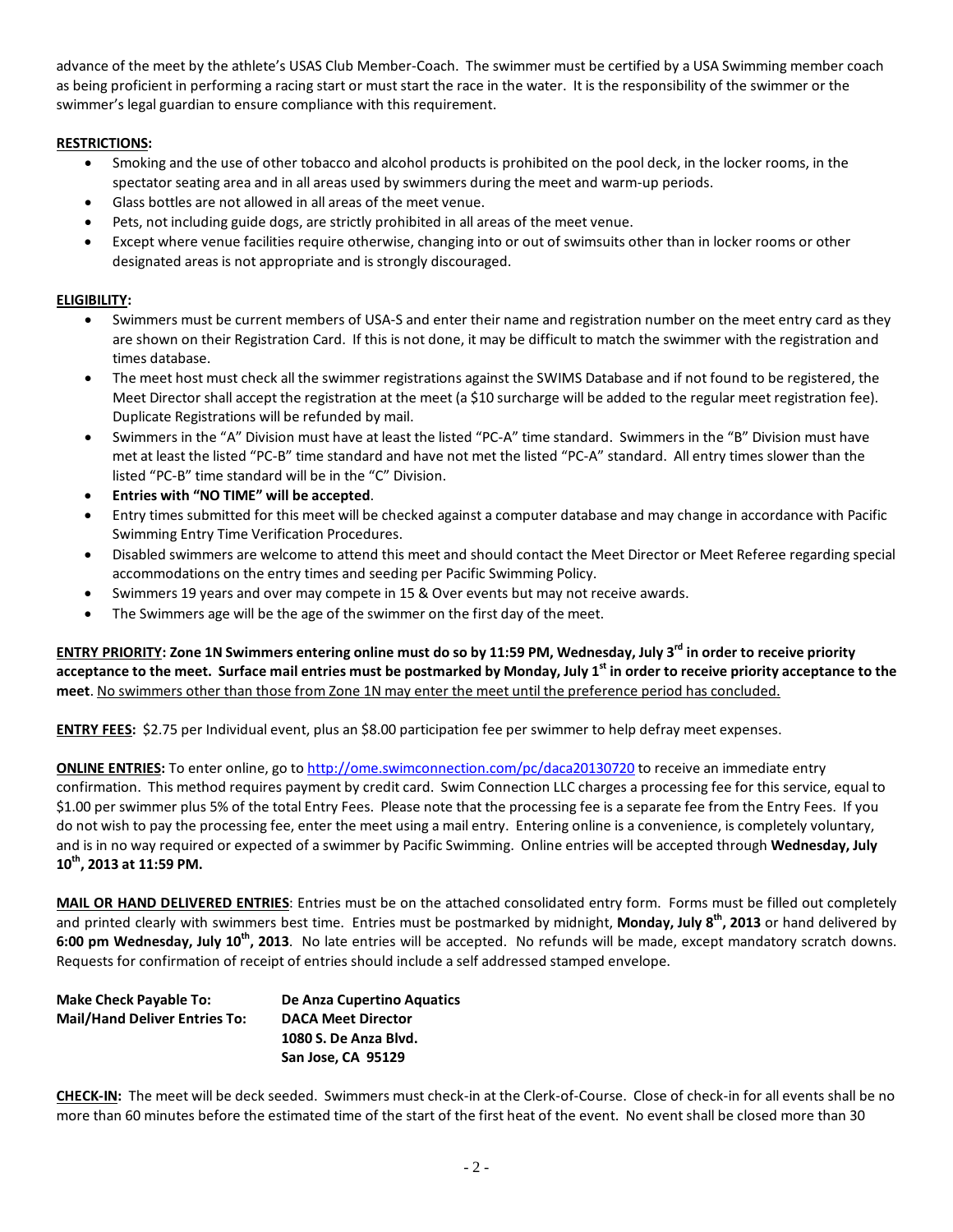minutes before the scheduled start of the session. Swimmers who do not check-in will not be allowed to compete in the event.

**SCRATCHES:** Swimmers who do not check-in will not be allowed to compete in the event. Any swimmers no reporting for or competing in an individual timed final event shall not be penalized.

**AWARDS:** Individual events will be awarded in the A, B, and C division. Ribbons for First through Eighth place will be given to the following age groups: 8 & Under, 9-10, 11-12, 13-14, 15 & O. Swimmers 19 years of age and older will not receive awards. 11-12 and 13-14 Swimmers will compete together but will be awarded separately. "A" time medals will be given to swimmers achieving a new "PC – A" times, regardless of place achieved in the event. All awards must be picked up at the meet by coaches at the end of each session. Awards will not be mailed.

**ADMISSION:** Free. A two day program will be available for a reasonable fee.

**SNACK BAR:** A snack bar will be open each day.

**HOSPITALITY:** Generous and friendly hospitality provided for officials, coaches, and volunteers. Lunches will be available for officials and coaches.

**TIMERS:** All participating teams are expected to provide lane timers based upon the number of swimmers registered to swim each day. Team timing lanes will be assigned and coaches will be notified of assignments during the week prior to the meet.

**MINIMUM OFFICIALS:** Teams must follow Zone 1 North rules for providing officials. Each team must provide officials for each session according to the number of swimmers entered in that session, following the table below. Teams that do not provide sufficient officials must provide coaches to act in the place of officials.

| Number of swimmers per team per | # of trained and certified officials    |  |  |  |
|---------------------------------|-----------------------------------------|--|--|--|
| session                         | required                                |  |  |  |
| $1 - 10$                        |                                         |  |  |  |
| $11 - 25$                       |                                         |  |  |  |
| 26-50                           |                                         |  |  |  |
| 51-75                           |                                         |  |  |  |
| 76-100                          |                                         |  |  |  |
| 101 or more                     | 5 (+1 for every additional 25 swimmers) |  |  |  |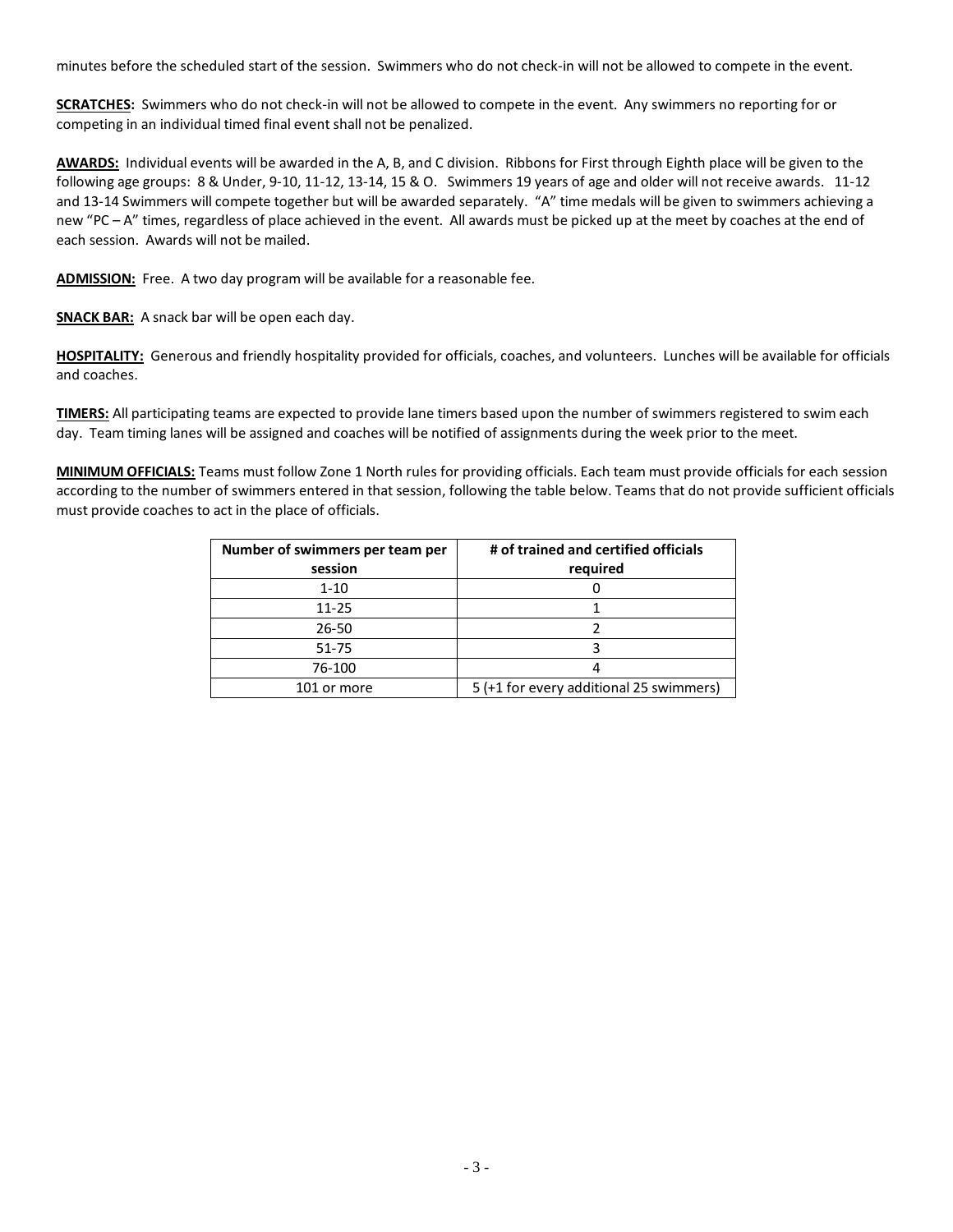## **EVENT SUMMARY**

| SATURDAY, JULY 20, 2013 |              |           |           | <b>SUNDAY, JULY 21, 2013</b> |              |              |              |              |        |
|-------------------------|--------------|-----------|-----------|------------------------------|--------------|--------------|--------------|--------------|--------|
| 8/UN                    | $9 - 10$     | $11 - 12$ | $13 - 15$ | 15/O                         | 8/UN         | $9 - 10$     | $11 - 12$    | 13-14        | 15/0   |
| 100 IM                  | 100 IM       | 100 FR    | 100 FR    | 100 FR                       | 25 BK        | 100 BK       | 100 BK       | 100 BK       | 100 BK |
| 25 FR                   | 100 FR       | 50 BR     | 100 FL    | 100 FL                       | <b>50 FR</b> | <b>50 FR</b> | 200 IM       | 200 IM       | 200 IM |
| 25 FL                   | 50 FL        | 100 FL    | 200 BK    | 100 BR                       | 25 BR        | 100 FL       | <b>50 FR</b> | <b>50 FR</b> | 50 FR  |
|                         | 100 BR       | 200 BK    | 100 BR    | 200 BK                       |              | 50 BR        | 200 BR       | 200 BR       | 200 FL |
|                         | <b>50 BK</b> | 100 BR    | 500 FR    | 500 FR                       |              | 200 FR       | <b>50 BK</b> | 100 FR       | 200 BR |
|                         |              | 50 FL     |           |                              |              |              | 100 FR       | 200 FL       | 200 FR |
|                         |              | 500 FR    |           |                              |              |              |              |              |        |

| <b>GIRLS</b> | <b>SATURDAY SESSION A</b> | <b>BOYS</b>    | <b>GIRLS</b> | <b>SUNDAY SESSION A</b> |
|--------------|---------------------------|----------------|--------------|-------------------------|
| $\mathbf{1}$ | 11-14 100 FREE            | $\overline{2}$ | 39           | 11-14 100 BACK          |
| 3            | 11-12 50 BREAST           | 4              | 41           | 11-14 200 IM            |
| 5            | 11-14 100 FLY             | 6              | 43           | 11-14 50 FR             |
| 7            | 11-14 200 BACK            | 8              | 45           | 11-14 200 BREAST        |
| 9            | 11-14 100 BREAST          | 10             | 47           | 11-12 50 BACK           |
| 11           | 11-12 50 FLY              | 12             | 49           | 11-14 200 FREE          |
| 13           | 11-14 500 FREE            | 14             | 51           | 11-14 200 FLY           |
|              | <b>SATURDAY SESSION B</b> |                |              | <b>SUNDAY SESSION B</b> |
| 15           | 10/U 100 IM               | 16             | 53           | 15/O 100 BACK           |
| 17           | 15/O 100 FREE             | 18             | 55           | 9-10 100 BACK           |
| 19           | 9-10 100 FREE             | 20             | 57           | 8/U 25 BACK             |
| 21           | 8/U 25 FREE               | 22             | 59           | 15/0 200 IM             |
| 23           | 15/O 100 FLY              | 24             | 61           | 10/U 50 FREE            |
| 25           | 9-10 50 FLY               | 26             | 63           | 15/O 50 FREE            |
| 27           | 8/U 25 FLY                | 28             | 65           | 9-10 100 FLY            |
| 29           | 15/O 100 BREAST           | 30             | 67           | 15/O 200 FLY            |
| 31           | 9-10 100 BREAST           | 32             | 69           | 9-10 50 BREAST          |
| 33           | 15/O 200 BACK             | 34             | 71           | 8/U 25 BREAST           |
| 35           | 9-10 50 BACK              | 36             | 73           | 15/O 200 BREAST         |
| 37           | 15/O 500 FREE             | 38             | 75           | 9-10 200 FREE           |
|              |                           |                | 77           | 15/O 200 FREE           |

| <b>GIRLS</b>   | <b>SATURDAY SESSION A</b> | <b>BOYS</b>    | <b>GIRLS</b> | <b>SUNDAY SESSION A</b> | <b>BOYS</b> |
|----------------|---------------------------|----------------|--------------|-------------------------|-------------|
| $\mathbf{1}$   | 11-14 100 FREE            | $\overline{2}$ | 39           | 11-14 100 BACK          | 40          |
| 3              | 11-12 50 BREAST           | 4              | 41           | 11-14 200 IM            | 42          |
| 5              | 11-14 100 FLY             | 6              | 43           | 11-14 50 FR             | 44          |
| $\overline{7}$ | 11-14 200 BACK            | 8              | 45           | 11-14 200 BREAST        | 46          |
| 9              | 11-14 100 BREAST          | 10             | 47           | 11-12 50 BACK           | 48          |
| 11             | 11-12 50 FLY              | 12             | 49           | 11-14 200 FREE          | 50          |
| 13             | 11-14 500 FREE            | 14             | 51           | 11-14 200 FLY           | 52          |
|                | <b>SATURDAY SESSION B</b> |                |              | <b>SUNDAY SESSION B</b> |             |
| 15             | 10/U 100 IM               | 16             | 53           | 15/O 100 BACK           | 54          |
| 17             | 15/O 100 FREE             | 18             | 55           | 9-10 100 BACK           | 56          |
| 19             | 9-10 100 FREE             | 20             | 57           | 8/U 25 BACK             | 58          |
| 21             | 8/U 25 FREE               | 22             | 59           | 15/0 200 IM             | 60          |
| 23             | 15/O 100 FLY              | 24             | 61           | 10/U 50 FREE            | 62          |
| 25             | 9-10 50 FLY               | 26             | 63           | 15/O 50 FREE            | 64          |
| 27             | 8/U 25 FLY                | 28             | 65           | 9-10 100 FLY            | 66          |
| 29             | 15/O 100 BREAST           | 30             | 67           | 15/O 200 FLY            | 68          |
| 31             | 9-10 100 BREAST           | 32             | 69           | 9-10 50 BREAST          | 70          |
| 33             | 15/O 200 BACK             | 34             | 71           | 8/U 25 BREAST           | 72          |
| 35             | 9-10 50 BACK              | 36             | 73           | 15/O 200 BREAST         | 74          |
| 37             | 15/O 500 FREE             | 38             | 75           | 9-10 200 FREE           | 76          |
|                |                           |                | 77           | 15/O 200 FREE           | 78          |